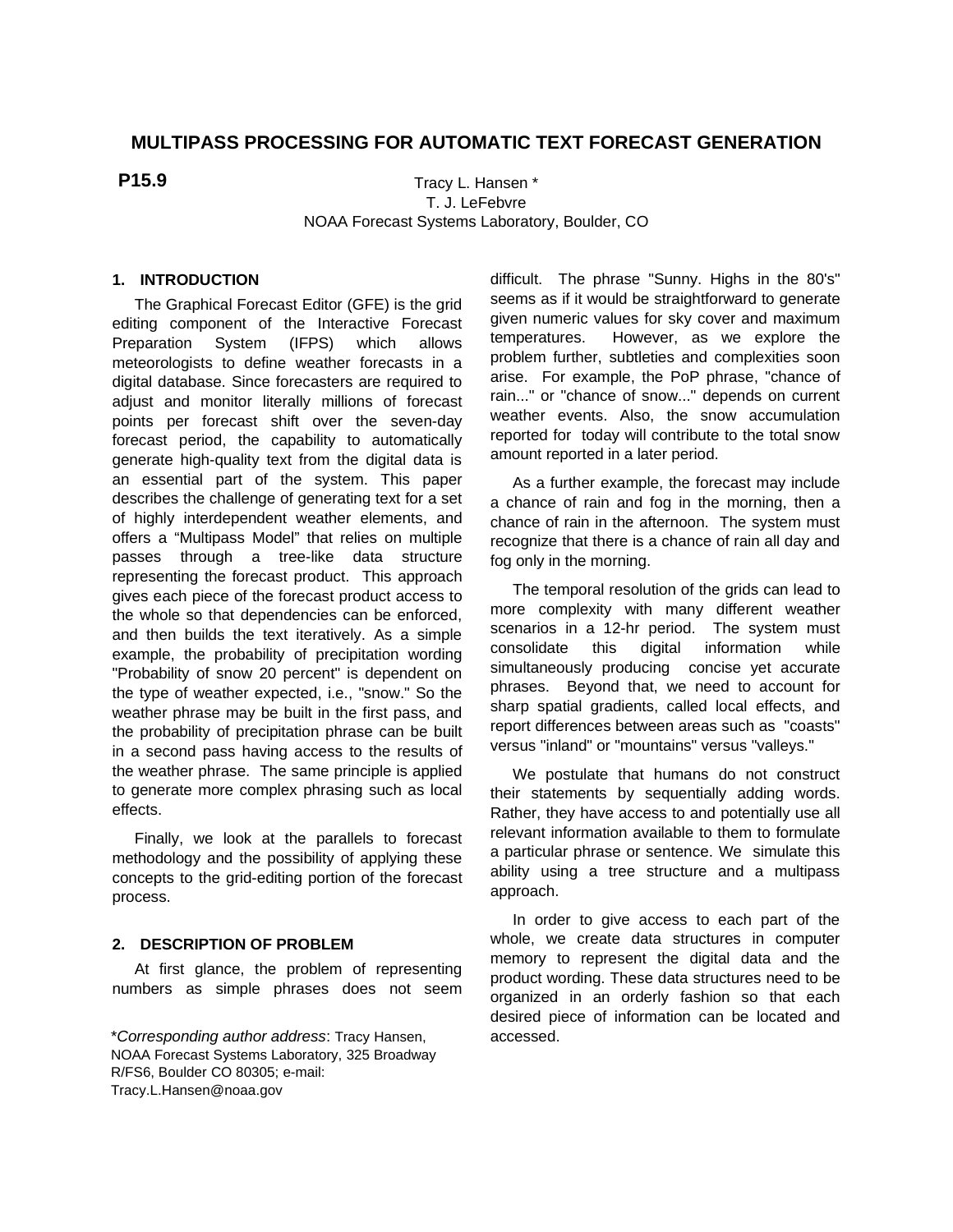## **3. ORGANIZING THE DIGITAL DATA – STATISTICS DICTIONARY**

The digital data are sampled and analyzed to produce summary statistics such as average, minimum and maximum values. These statistics are stored in a data structure called a "dictionary," and each piece of information can be accessed by specifying the weather element, geographical area, time range and type of statistic. For example, one can request today's maximum temperature for Boulder County Colorado.

## **4. ORGANIZING THE OUTPUT PRODUCT – NARRATIVE TREE**

Figure 1 shows an example of a typical text product for one geographical area, perhaps a county or zone. The product consists of a series of components, each corresponding to a 12-hr time period. Each component, in turn, consists of phrases for various weather elements. Phrases may have subphrases to distinguish between time periods such as morning and afternoon.

.**TODAY...**VERY WINDY. HIGHS IN THE MID 30S. TEMPERATURES FALLING IN THE AFTERNOON. WEST WINDS 5 TO 15 MPH BECOMING NORTH 40 TO 45 MPH IN THE AFTERNOON. .**TONIGHT...**MOSTLY CLOUDY. LOWS IN THE UPPER 20S. LIGHT WINDS. .**WEDNESDAY...**PARTLY CLOUDY. HIGHS IN THE MID 20S. LIGHT WINDS. .**WEDNESDAY NIGHT..**.MOSTLY CLOUDY. LOW 18. A 20 PERCENT CHANCE OF SNOW.

Fig. 1. Narrative Text Product .

We can represent the product in a "tree" structure as shown in Fig. 2, which represents the hierarchy of the product components, phrases, and subphrases in the computer's memory. This representation allows examination and manipulation of the tree at all levels. Each rectangle or "node" in the tree can access and possibly change any other node prior to final output. Words for each node are stored until all processing is complete, so they are available for examination and manipulation by other nodes.

Each node of the tree can have attributes or data values associated with it. There are some standard attributes such as "words" and "geographic area." In addition, attributes can be created "on-the-fly" and stored for future reference.



Fig. 2. Narrative Tree Structure.



Fig. 3. Narrative Tree Example.

#### **5. MULTIPASS PROCESSING RULES**

Note that when the narrative product is structured into a tree, the order of processing is not straight-forward. There are dependencies that govern this processing order. For example, the subphrase words must be created before we can assemble the phrases, and the phrases must be assembled before we can build the component.

To address this situation in which each part is potentially dependent on the whole, we introduce the notion of "multipass" processing. Each node of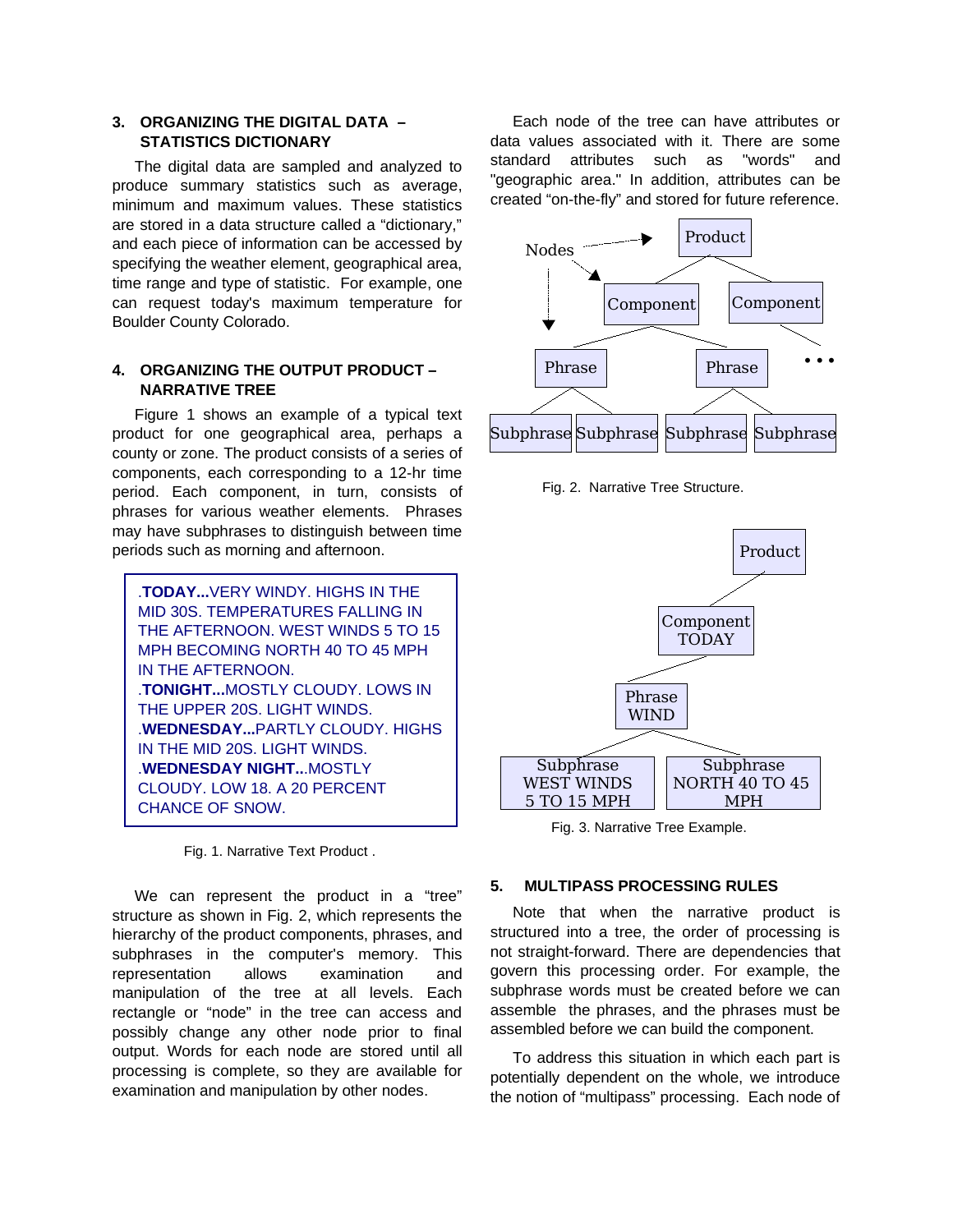the tree has a list of computer instructions or "methods" to execute. We traverse the tree from the top-down, executing the methods at each node until no changes are made to the tree. For efficiency, each method may indicate that its job is "done" and it should not be called upon again. Multipass processing introduces the potential for infinite loops. What if methods are not wellcoordinated and we continue to make passes which alter the tree? For these situations, we provide a safety net by halting execution after a pass limit is reached (default limit is 20 passes).

We have some simple rules that all tree methods must follow. First, they must check for necessary data and, if it is not available yet, return without doing anything, to be called again on the next pass. If the data are available, the method does its job and returns an indication that it is "done."

For example, a method at the component level checks to see if the "words" are available for ALL of its phrases. If not, it simply returns. If so, it assembles and stores the phrases at the component level and returns an indication that it is "done" so it will not be executed again. When there has been a pass through the tree with no changes, the system stops and outputs the words from the top "product" node of the tree.

We can think of the narrative tree as a blackboard upon which we write data for other methods to examine and manipulate. Thus, we can examine the weather conditions to properly word our PoP phrase. We can sum the snow accumulation over consecutive periods to yield a total snow amount that is consistent and accurate. We can make phrases more detailed, add new phrases, or change the order of the phrases onthe-fly. No portion of the product is committed until all dependencies are accounted for and the whole is complete.

### **6. EXAMPLES OF THE MULTIPASS MODEL**

Following are several examples to show how this model works.

#### 6.1 Wind Chill Wording

Before reporting Wind Chill, we need to ensure that it is significantly less than the reported temperature. This comparison is made by the method that produces the words for the Wind Chill phrase. The method accesses the Statistics Dictionary to obtain the relevant temperature value.

#### 6.2 Subphrase Combining

To avoid redundancy when subphrases would produce similar words, we must combine them into one subphrase. For example, instead of reporting "Sunny in the morning then sunny in the afternoon," we must recognize the similarity and report simply, "Sunny." In our model, we begin with a phrase node that has two subphrases, one for the morning and one for the afternoon. We set up a method for that phrase node which checks the subphrases for similarity. If found, the method replaces the two subphrase nodes with a single node that covers both the morning and afternoon time periods.

#### 6.3 Local Effects

In many forecast scenarios, we find a sharp difference in data values between geographical areas. We call this a "local effect." For example, if there is a significant difference in temperature between the mountains and the plains, we want to report "Highs in the 80s except in the 60s in the mountains." To do this, we set up the node representing the temperature phrase with a method that will check for this temperature difference (see Fig. 4). If it finds one, this method will replace the original subphrase node with two: one for the mountains and one for the plains (see Fig. 5). Each of these subphrase phrase nodes then determines the words for its assigned area. In addition, the phrase node is given a special "local effect" attribute which signals it to "glue" the subphrases together using local effect wording at the end of processing.



Fig. 4. Check for Local Effect.